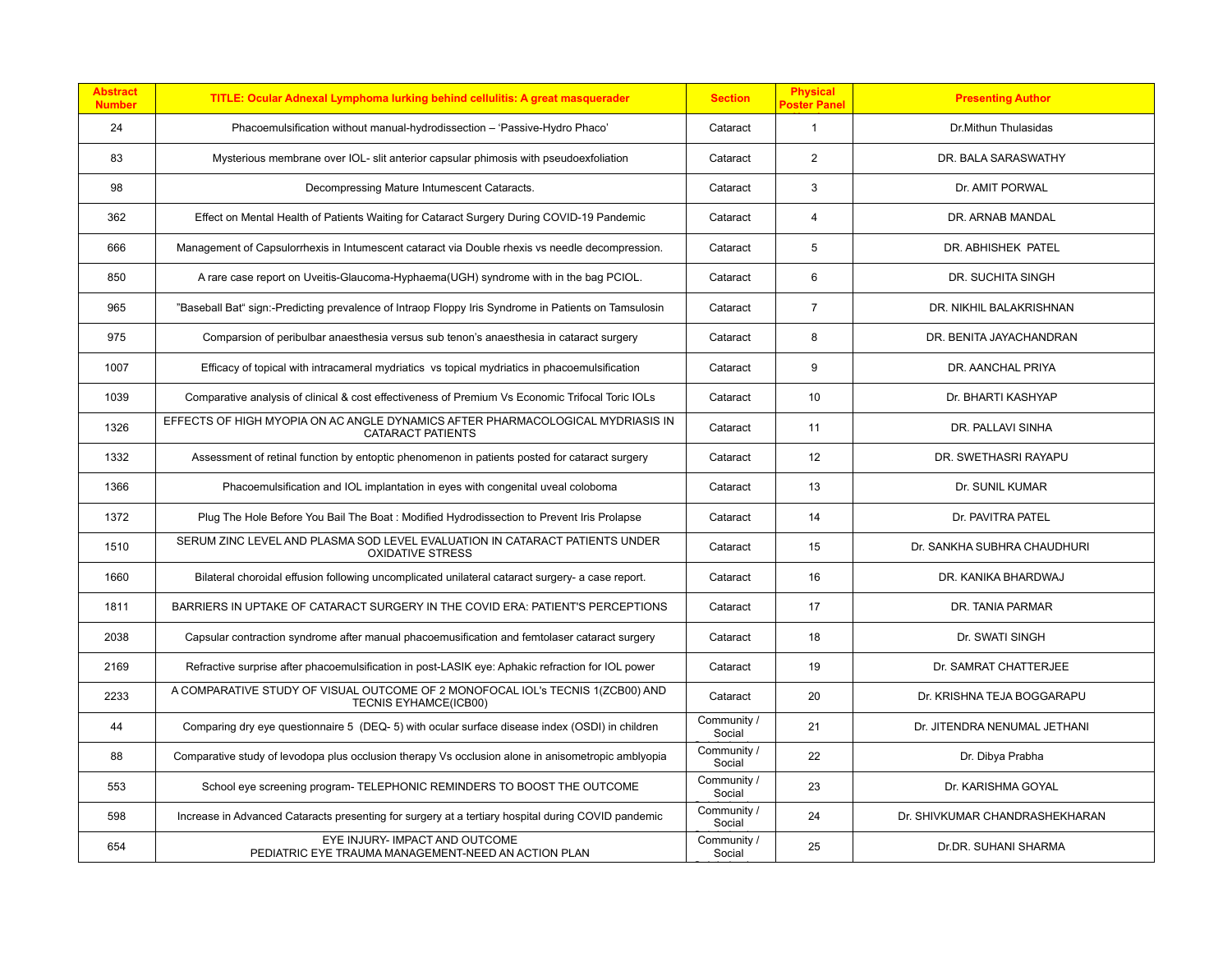| 843  | Screening retinoblastoma with smartphone photography                                                     | Community /<br>Social          | 26 | DR. NAVNEET SIDHU        |
|------|----------------------------------------------------------------------------------------------------------|--------------------------------|----|--------------------------|
| 866  | Ocular manifestations at High Altitude                                                                   | Community /<br>Social          | 27 | DR. ARNAB KUMAR GARAI    |
| 912  | DIABETIC RETINOPATHY FIXING THE MISSING LINK STUDY: PREVALENCE DATA FROM MADHYA<br>PRADESH& CHHATTISGARH | Community /<br>Social          | 28 | DR. SNEHA BATRA          |
| 991  | Easy to use smartphone based image processing & Ai system to screen visually significant cataract        | Community /<br>Social          | 29 | DR. DIVYA UPENDRA CACULO |
| 1081 | Telemedicine to the Rescue in Covid Era                                                                  | Community /<br>Social          | 30 | DR. JYOTI SHAKRAWAL      |
| 1317 | Pattern of ocular morbidity among children referred through a national program in tertiary hospital      | Community /<br>Social          | 31 | Dr. SUMITA SETHI GULATI  |
| 1324 | Combined arterial and venous occlusion after COVID vaccination in a case of multiple co-morbidities      | Community /<br>Social          | 32 | DR. DEEPAK AGARWAL       |
| 1364 | Pledge to practice- The missing link in eye donation                                                     | Community /<br>Social          | 33 | DR. NAYANA G             |
| 1403 | Development and validation of an automated screening tool for Retinopathy of Prematurity detection       | Community /<br>Social          | 34 | DR.DIVYA RAO             |
| 1415 | TEMPORAL TREND OF CSCR AND ITS CORRELATION WITH COVID                                                    | Community /<br>Social          | 35 | Dr. Madhurima Chaudhuri  |
| 1642 | A clinical study to evaluate recurrence of pterygium after primary surgery and it's management           | Community /<br>Social          | 36 | Dr. Divya Khandelwal     |
| 1832 | Impact of COVID-19 lockdown on Incidence of Severe Retinopathy of Prematurity requiring Intervention     | Community /<br>Social          | 37 | DR. PARIDHI TODI         |
| 1899 | Factors affecting patient's adherence to glaucoma medications-a cross sectional study                    | Community /<br>Social          | 38 | Dr. Nitya Raghu          |
| 2065 | Presence of SARS-CoV-2 in conjunctival secretions of COVID-19 patients.                                  | Community /<br>Social          | 39 | DR. KANISHK KHARE        |
| 2317 | Association of serum Vitamin D levels with severity of Diabetic Retinopathy                              | Community /<br>Social          | 40 | DR. KUSUM CHAUDHARY      |
| 415  | FREQUENT CHANGES OF PRESBYOPIC GLASSES: ONLY SYMPTOM OF A LARGE PITUITARY<br>TUMOR-A RARE CASE REPORT    | Comprehensive<br>Ophthalmology | 41 | Dr. Rutayani Dash        |
| 463  | The red bump: an excessive growth of granulation tissue post small incision cataract surgery (SICS)      | Comprehensive<br>Ophthalmology | 42 | DR. SUBHAMITA GUHA       |
| 886  | Factors influencing the amplitude of pupillary constriction                                              | Comprehensive<br>Ophthalmology | 43 | DR. PRADEEP SAGAR        |
| 941  | Interobserver variability in Axial length measurements using ultrasound biometer                         | Comprehensive<br>Ophthalmology | 44 | DR. DEEPTHI RH           |
| 1006 | SIDE EFFECTS OF COSMETICS ON OCULAR SURFACE AND TEAR FILM                                                | Comprehensive<br>Ophthalmology | 45 | DR. SHIRIL SAWAIYAN      |
| 1026 | Spectrum of ocular Signs and Symptoms in End-Stage Renal Disease Patients                                | Comprehensive<br>Ophthalmology | 46 | Dr. Charu Sagar          |
| 1150 | Role of Artificial Intelligence in understanding Ocular surface Pain - a new perspective                 | Comprehensive<br>Ophthalmology | 47 | Dr. Gairik Kundu         |
| 1249 | "Efficacy of Hypertonic Saline in Treatment of Corneal Edema: A Randomised Crossover Trial"              | Comprehensive<br>Ophthalmology | 48 | DR. SAHIL AGRAWAL        |
| 1306 | Rare coexistence-conjunctival telangiectasia, retinal racemose angioma in osler-rendu-weber syndrome     | Comprehensive<br>Ophthalmology | 49 | Dr.MANASAVEENA N T       |
| 1492 | FUNGUS MORPHOLOGY IDENTIFICATION USING IOLSCOPE                                                          | Comprehensive<br>Ophthalmology | 50 | DR. PRITHVI CHANDRAKANTH |
| 1653 | Case series of varied ocular presentation in five siblings with Waardenberg syndrome                     | Comprehensive<br>Ophthalmology | 51 | Dr. DIVYA KISHORE        |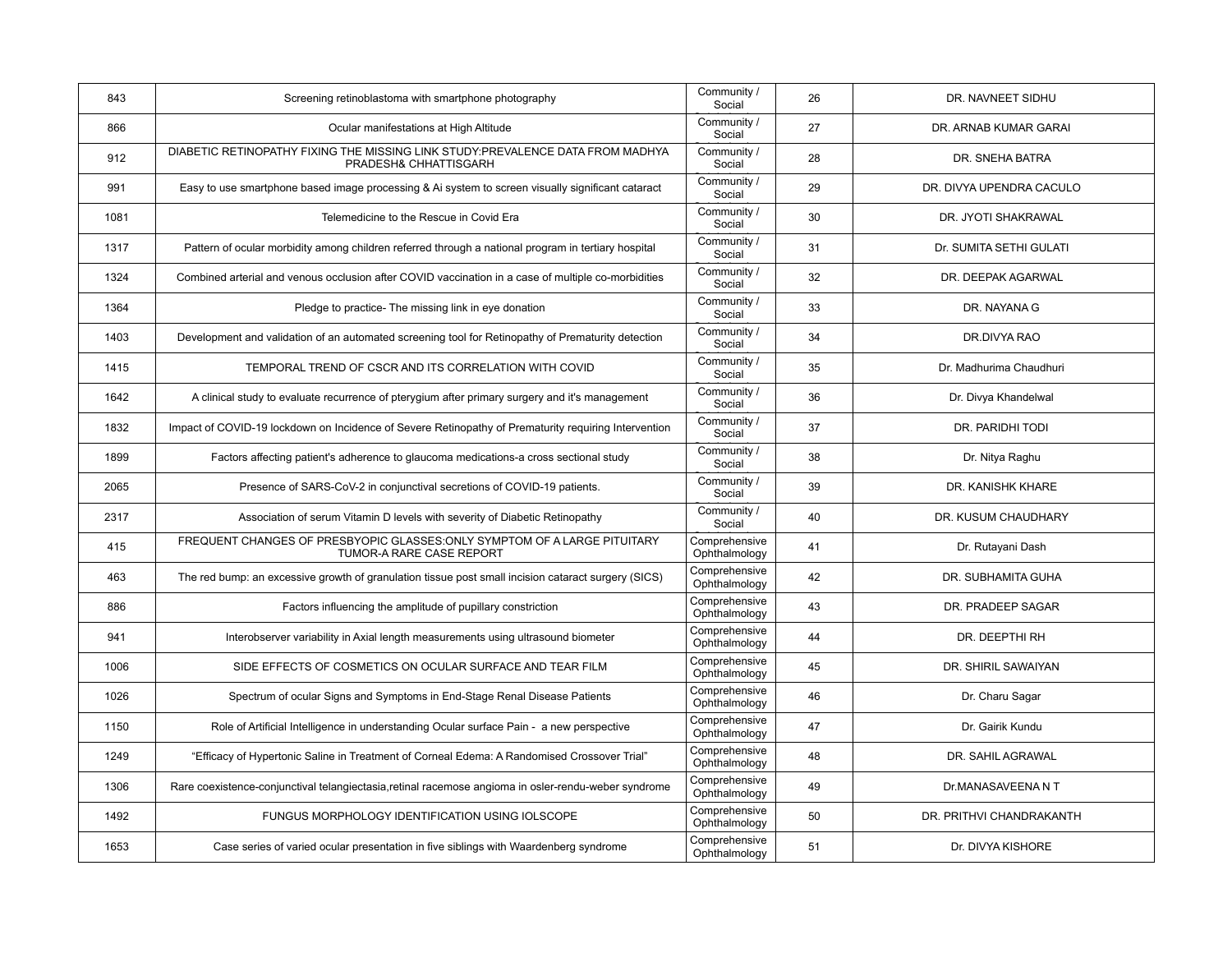| 1701 | Atypical Racoon eye secondary to systemic hypertension                                                  | Comprehensive<br>Ophthalmology | 52 | <b>DR.HARIKA REGANI</b>          |
|------|---------------------------------------------------------------------------------------------------------|--------------------------------|----|----------------------------------|
| 1800 | MANAGEMENT OF CORNEAL ULCER: DACRYOCYSTITIS MAY BE THE CAUSE ??                                         | Comprehensive<br>Ophthalmology | 53 | Dr. RAVI RANJAN                  |
| 2114 | Lipiscan the future gold standard for dry eye!                                                          | Comprehensive<br>Ophthalmology | 54 | DR. RAVI VAISHNAVI               |
| 2254 | Clinicoepidemiological profile of patients presenting with headache in a tertiary eye centre.           | Comprehensive<br>Ophthalmology | 55 | Dr.BHAWESH SAHA                  |
| 2262 | Tacrolimus vs Cyclosporine over Sub Epithelial infiltrate in Adenoviral conjunctivitis.                 | Comprehensive<br>Ophthalmology | 56 | Dr. RASHMI KUMARI                |
| 2312 | Hypertensive Choroidopathy masquerading as bilateral Neuroretinitis                                     | Comprehensive<br>Ophthalmology | 57 | DR. ADITI AGARWAL                |
| 2355 | Visual outcomes of 100000 SICS and Phacoemulsification performed at rural secondary centres             | Comprehensive<br>Ophthalmology | 58 | DR. (MISS) RATHI VARSHA MADANLAL |
| 91   | The story the scar tells - A giant Corneal Keloid                                                       | Cornea                         | 59 | Dr. AARTI HEDA                   |
| 384  | Corneal epithelial and stromal thickness profile after Photorefractive keratectomy(PRK) using AS-OCT    | Cornea                         | 60 | DR. BASITALI LAKHANI             |
| 580  | Unusual presentation of Corneal eschar in a case of rhino-orbital mucormycosis                          | Cornea                         | 61 | DR. GARGI SHARMA                 |
| 617  | The Tip of the Iceberg-A case report on Ocular Graft Versus Host Disease                                | Cornea                         | 62 | Ms. Neena Chris William          |
| 637  | CLINICAL PROFILE OF HERPES SIMPLEX KERATITIS IN PEOPLE OF SOUTHERN ASSAM                                | Cornea                         | 63 | DR. SUBHANKITA PAUL              |
| 641  | Miraculously Intact Globe in Long-standing Wound Dehiscence with Total Corneal Graft Loss               | Cornea                         | 64 | DR. NEETI RANA                   |
| 751  | To compare efficacy of Intrastromal injections of AMB & Voriconazole in Resistant Fungal Keratitis.     | Cornea                         | 65 | DR. ARCHANA SINHA                |
| 934  | Demographic profile and clinical outcomes in Herpes zoster Ophthalmicus in tertiary eye care centre.    | Cornea                         | 66 | DR. MD. RAGHIB TAUHEED           |
| 1084 | Germicidal UV lamp induced photokeratitis in healthcare workers                                         | Cornea                         | 67 | DR. AMULYA PUNATI                |
| 1231 | First Case of Keratoconus, Cerulean Cataract, Hydrops in a Down's Syndrome Child with Hypothyroidism    | Cornea                         | 68 | DR BHARAT GURNANI                |
| 1355 | SURGICAL OUTCOME OF A CASE OF ADHERENT LEUCOMA MANAGED WITH CORNEAL TRIPLE<br>PROCEDURE: A CASE REPORT  | Cornea                         | 69 | DR. GARIYASHEE LAHKAR            |
| 1489 | Simultaneous Topography-Guided Photorefractive Keratectomy and Collagen Crosslinking in Keratoconus     | Cornea                         | 70 | DR. SPURTI NATARAJ               |
| 1613 | Evaluation of asymmetry in scheimpflug images between two eyes in keratoconus patients                  | Cornea                         | 71 | DR. KEERTHI B                    |
| 1651 | CORNEAL MANIFESTATIONS & VISUAL REHABILITATION IN XERODERMA PIGMENTOSA SIBLINGS                         | Cornea                         | 72 | Dr. SUNITA PANDEY                |
| 1759 | BENEFITS OF SIMPLE LIMBAL EPITHELIAL TRANSPLANTATION (SLET) IN PATIENTS WITH PARTIAL<br><b>U/L LSCD</b> | Cornea                         | 73 | Dr.NIDHI RAGHAV                  |
| 1935 | Steroid resistant Adenoviral subepithelial infiltrate cases-Role of cyclosporineA1%&tacrolimus0.03%!    | Cornea                         | 74 | DR. ADITYA ANAND                 |
| 2159 | ACUTE INFERIOR BLEB - An unusual presentation in PUK                                                    | Cornea                         | 75 | Dr. Bhavna Nandan                |
| 2274 | Dry eye disease in a case of Human leukocyte antigen B27 positive Reiter's syndrome: Case report        | Cornea                         | 76 | DR. VEMULA ANUSHA RAO            |
| 2290 | The Role of Customized Phototherapeutic Keratectomy in Management of Recurrent Corneal Erosions         | Cornea                         | 77 | Dr. POOJA KHAMAR                 |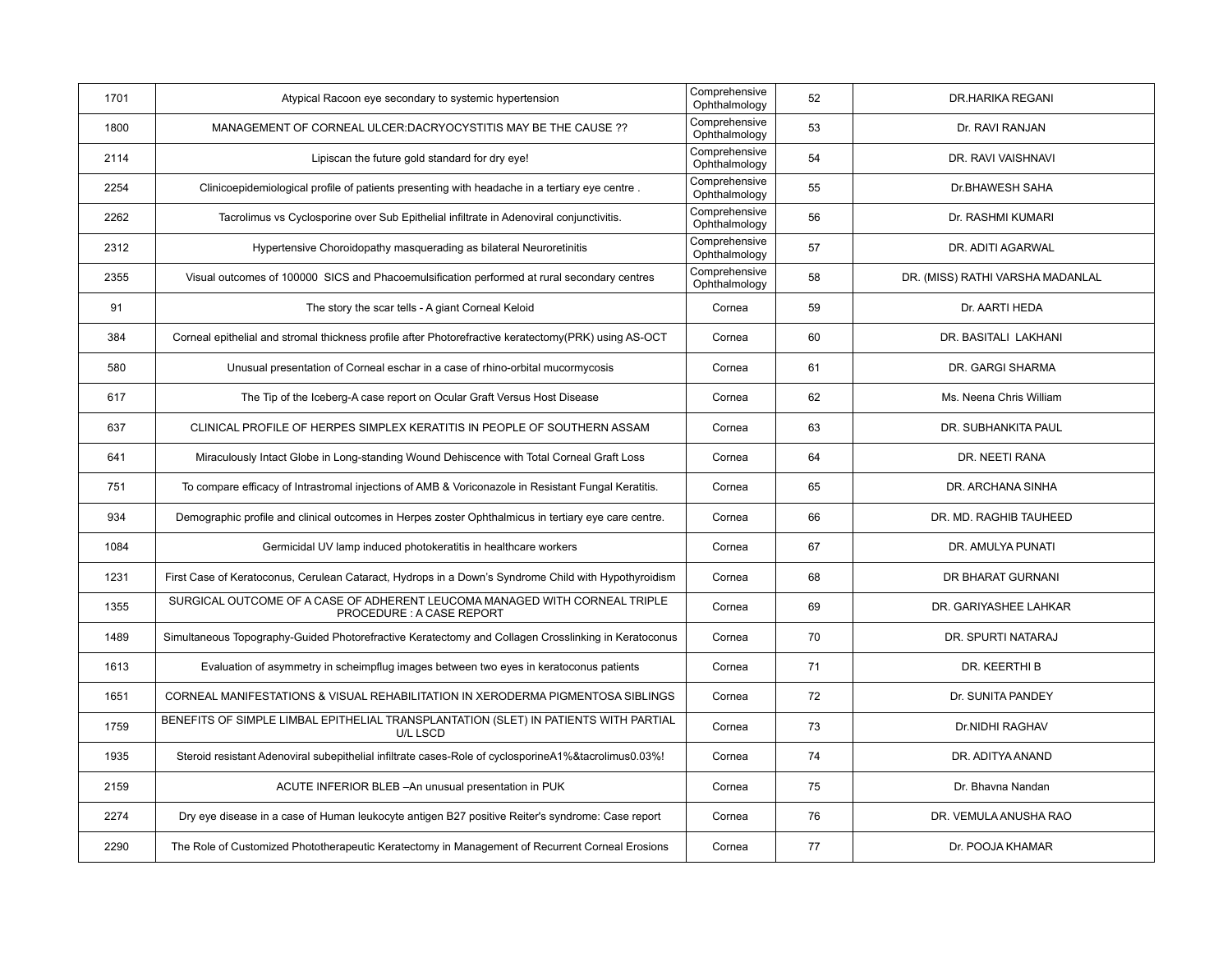| 87   | STUDY TO ASSESS THE CORRELATION OF DIABETIC RETINOPATHY WITH DYSLIPIDEMIA &<br>MICROALBUMINURIA          | Diabetic<br>Retinopathy &        | 78  | DR. SATENDER SINGH         |
|------|----------------------------------------------------------------------------------------------------------|----------------------------------|-----|----------------------------|
| 310  | Analysis on Central Macular Thickness Following Intra-cameral Adrenaline Use During Cataract Surgery     | <b>Diabetic</b><br>Retinopathy & | 79  | DR. OSHIN MIDDHA           |
| 337  | Efficacy of topical dorzolamide in treatment of chronic central serous chorioretinopathy.                | Diabetic<br>Retinopathy &        | 80  | DR. VIJAYLAXMI MEENA       |
| 498  | Use of subthreshold micropulse yellow laser for macular edema in a anti-VEGF resistance case.            | Diabetic<br>Retinopathy &        | 81  | DR. PURVA VALVEKAR         |
| 583  | OPTICAL COHERENCE TOMOGRAPHY ANGIOGRAPHY PARAMETERS OF RETINA IN SARS-COV-2<br><b>RECOVERED SUBJECTS</b> | <b>Diabetic</b><br>Retinopathy & | 82  | Dr. PUNITA KUMARI SODHI    |
| 634  | Do we really need expensive retinal imaging devices?                                                     | Diabetic<br>Retinopathy &        | 83  | DR. NIKITA ARORA           |
| 662  | Retinitis Pigmentosa in Laurence-Moon-Bardet-Biedl syndrome in India                                     | <b>Diabetic</b><br>Retinopathy & | 84  | DR. DEEPIKA C P            |
| 663  | Polycystic Ovarian Syndrome- Are Indian eyes affected by it?                                             | Diabetic<br>Retinopathy &        | 85  | <b>DR.ABHISHEK SHEEMAR</b> |
| 803  | Hypertensive retinopathy : a telltale of chronic kidney disease                                          | Diabetic<br>Retinopathy &        | 86  | Dr. Surabhi Beniwal        |
| 870  | Relationship between IL-6 and Vitamin D in posterior segment diseases                                    | Diabetic<br>Retinopathy &        | 87  | DR. PRANAV KANSAL          |
| 882  | Fundus auto fluorescence in detection of retinal arterial emboli                                         | <b>Diabetic</b><br>Retinopathy & | 88  | DR. SUCHITRA KUMARI BISWAL |
| 1023 | OCT- Key tool in detecting subtle changes in Gestational Diabetic Retinopathy                            | Diabetic<br>Retinopathy &        | 89  | DR.ABHISHEK SHEEMAR        |
| 1025 | Post viral neuroretinitis in a young immunocompromised patient                                           | Diabetic<br>Retinopathy &        | 90  | DR. RACHANA KOTIAN         |
| 1131 | POLYPOIDAL CHOROIDAL VASCULOPATHY IN SECTOR RETINITIS PIGMENTOSA                                         | Diabetic<br>Retinopathy &        | 91  | Dr. RAMYA APPANRAJ         |
| 1133 | Safety and efficacy profile of intravitreal Dexamethasone vs Ranibizumab in treatment Naïve DME.         | Diabetic<br>Retinopathy &        | 92  | DR. ANJALIKA PARHI         |
| 1294 | BARDET BIEDEL SYNDROME: A UNIQUE SYNDROMIC RETINITIS PIGMENTOSA PRESENTATION                             | <b>Diabetic</b><br>Retinopathy & | 93  | DR. NISHA BURA             |
| 1429 | True Foster Kennedy Syndrome(F.K.S)                                                                      | Diabetic<br>Retinopathy &        | 94  | DR. SAHU SHAFALI           |
| 1619 | POLYPOIDAL CHOROIDAL VASCULOPATHY IN FAMILIAL DOMINANT DRUSEN                                            | <b>Diabetic</b><br>Retinopathy & | 95  | Dr. MAHESHWARI S           |
| 2059 | Evaluating Foveal Avascular Zone and Retinal Vascular Plexus in Diabetic Retinopathy by OCT-A.           | Diabetic<br>Retinopathy &        | 96  | DR. CHANDAK ANSHUL         |
| 55   | ANALYSIS OF THE POST-OPERATIVE OUTCOME OF SUTURELESS AND GLUELESS PTERYGIUM<br>AUTOGRAFT SURGERY         | <b>External Disease</b>          | 97  | Dr. poorva shrivastava     |
| 335  | PACHYDERMOPERIOSTOSIS- A RARE CAUSE OF FLOPPY EYELID SYNDROME AND<br><b>BLEPHAROPTOSIS</b>               | <b>External Disease</b>          | 98  | DR. ANUSHA AYNALA          |
| 359  | Efficacy of single dose supratarsal Triamcinolone Acetonide (TA) injection in severe VKC in children     | <b>External Disease</b>          | 99  | DR. ANUPAMA SHARMA         |
| 487  | Effects of smoking on of ocular surface staining, Precorneal Tear Film Volume and TBUT.                  | <b>External Disease</b>          | 100 | DR. ANIRBAN BOSE           |
| 513  | A study on ocular manifestations of Polycystic Ovary Syndrome(PCOS)                                      | <b>External Disease</b>          | 101 | DR. RAKENDU PUTHIYEDATH    |
| 826  | CHALAZION INDUCED CORNEAL ASTIGMATISM                                                                    | <b>External Disease</b>          | 102 | DR. ARCHANA SINHA          |
| 847  | Tear tacrolimus levels following cutaneous application in chronic vernal keratoconjunctivitis            | <b>External Disease</b>          | 103 | DR. PRIYADARSHANA BARDOLOI |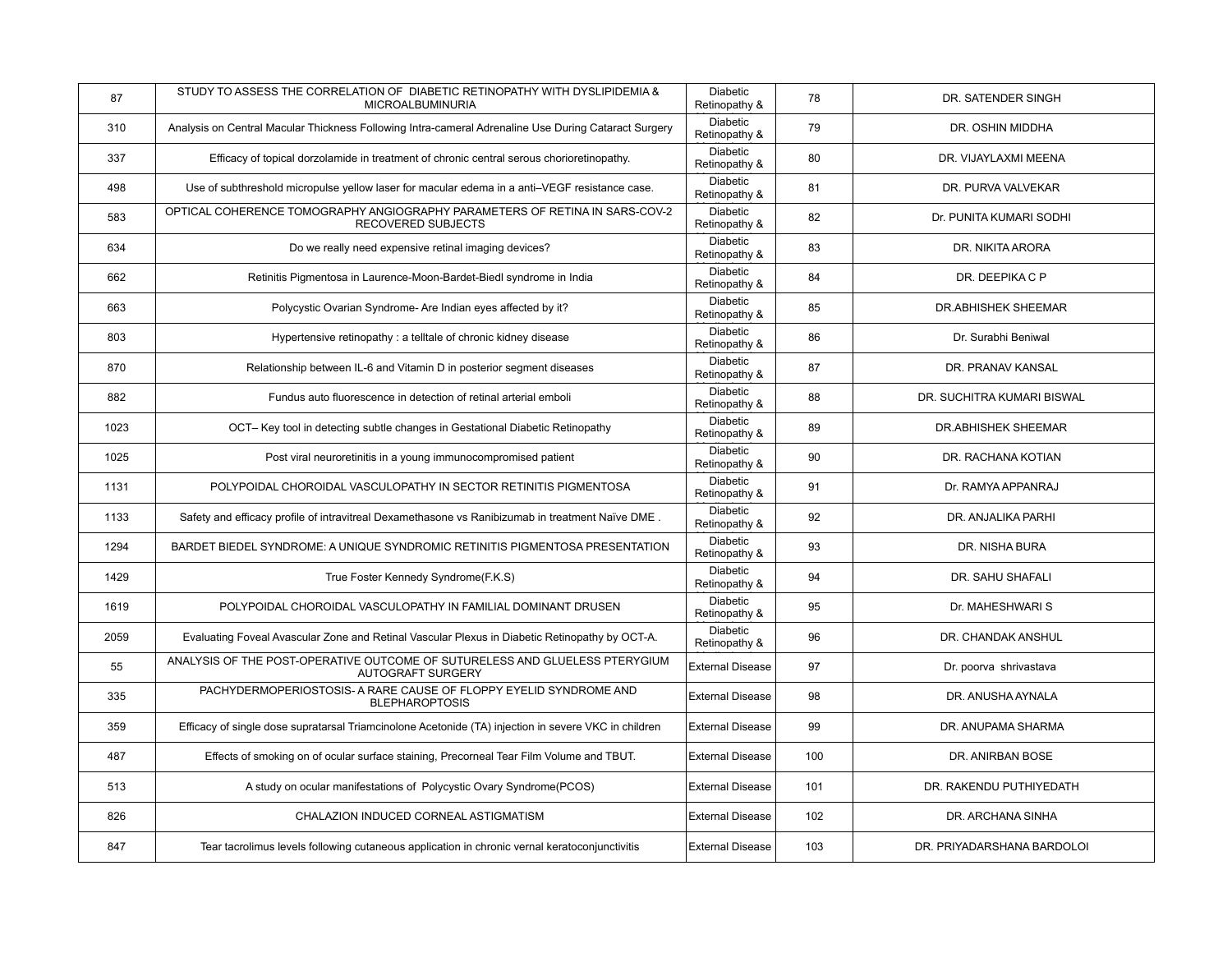| 1470 | TICK-TOCK: A TALE OF THREE ECTOPARASITOSIS OF EYELID -CASE SERIES                                              | <b>External Disease</b> | 104 | DR. MOHIT SHARMA            |
|------|----------------------------------------------------------------------------------------------------------------|-------------------------|-----|-----------------------------|
| 1810 | Prevalence and association of Vitamin D deficiency and Dry eye                                                 | <b>External Disease</b> | 105 | <b>BARINDER KAUR BAINS</b>  |
| 1978 | Peculiar Case of Phthiriasis Palpebrarum                                                                       | <b>External Disease</b> | 106 | DR. HARSHIT KRISHNA MALAVAT |
| 2080 | Fibromyalgia & Corneal Nerves - A Hidden Nexus                                                                 | <b>External Disease</b> | 107 | DR. DIVYA TRIVEDI           |
| 46   | To determine quality of life(QOL) in glaucoma patients undergoing combined surgery.                            | Glaucoma                | 108 | Dr. Puspa Kumari            |
| 268  | A rare corneal complication following Micro-pulse transcleral cyclophotocoagulation                            | Glaucoma                | 109 | Dr. MEENA GOPINATH MENON    |
| 381  | Ocular blood flow in paired eyes of patients with asymmetric OAG & correlate with perimetric damage            | Glaucoma                | 110 | Dr. KIRTI SINGH             |
| 608  | Haemangioma of face and congenital glaucoma - an unusual case report                                           | Glaucoma                | 111 | DR. PRANGYA PANDA           |
| 744  | SURGICAL OUTCOMES IN PEDIATRIC GLAUCOMA -A Retrospective analysis                                              | Glaucoma                | 112 | DR. ROSHAN COLACO           |
| 809  | NUTRITIONAL SUPPLEMENTATION IN THE PREVENTION OF GLAUCOMA                                                      | Glaucoma                | 113 | DR. SHILPA HEMBROM          |
| 822  | Acute pigment dispersion post COVID-19- Is it BADI or BAIT? A mixed picture                                    | Glaucoma                | 114 | Dr. Prerna Garg             |
| 961  | Relation of IOP spike with amount of laser energy used in peripheral iridotomy in PACS.                        | Glaucoma                | 115 | Dr. Shefa Habib             |
| 976  | Immediate intraocular pressure changes following suprachoroidal Triamcinolone injection                        | Glaucoma                | 116 | DR AVADHESH OLI             |
| 998  | STUDY TO EVALUATE THE CORRELATION BETWEEN PERIPAPILLARY RNFL & VISUAL FIELD<br>CHANGES IN EARLY POAG           | Glaucoma                | 117 | DR. SAVITA MEENA            |
| 1153 | A comparison of Subtenon Vs Topical anaesthesia in<br>Trabeculectomy & Phacotrabeculectomy surgeries           | Glaucoma                | 118 | Dr. DEVENDRA MAHESHWARI     |
| 1456 | Impact of COVID19 Pandemic: Irregular Follow-Up At Tertiary Eye Care Centre Of Glaucoma Patients.              | Glaucoma                | 119 | DR. SOUMI BALA              |
| 1520 | A reduction in intraocular pressure is associated with a change in deformation amplitude on CorvisST           | Glaucoma                | 120 | Dr. ZIA PRADHAN             |
| 1577 | A case of Microspherophakia with Acute Angle Closure Glaucoma                                                  | Glaucoma                | 121 | DR. S R SREELEKSHMI         |
| 1882 | Escitalopram induced bilateral angle closure secondary to ciliochoroidal effusion                              | Glaucoma                | 122 | Dr. SUJITHA RAMESH          |
| 1887 | Role of oral Propranolol in preventing choroidal effusion post Trab-o-Trab in Sturge Weber Syndrome.           | Glaucoma                | 123 | Dr. TANIA RAY (BHADRA)      |
| 2069 | Retrobulbar alcohol injection in painful blind eye - Destroyer but reliever""                                  | Glaucoma                | 124 | DR. PRATIKSHA MALI          |
| 2136 | Short to intermediate term surgical outcome of Keiki Mehta valve implantation in refractory glaucoma           | Glaucoma                | 125 | DR. ANKITA MITRA            |
| 2166 | RARE CASE OF ACUTE ANGLE CLOSURE GLAUCOMA LEADING TO NONARTERITIC ANTERIOR<br><b>ISCHEMIC OPTIC NEUROPATHY</b> | Glaucoma                | 126 | DR. SHREYA TYAGI            |
| 983  | COMPARATIVE STUDY OF PATENCY IN DCR WITH AND WITHOUT INTRAOPERATIVE APPLICATION<br>OF MITOMYCIN C              | Lacrimal                | 127 | DR. SHILPA HEMBROM          |
| 1142 | Sjogren's syndrome(SS) presenting with Bilateral Severe Dacryoadenitis -A Case Report                          | Lacrimal                | 128 | DR. NARENDRA N              |
| 1629 | AN AUDIT OF CHRONIC DACRYOCYSTITIS CASES IN A TERTIARY CARE CENTRE                                             | Lacrimal                | 129 | DR. TANMAY SRIVASTAV        |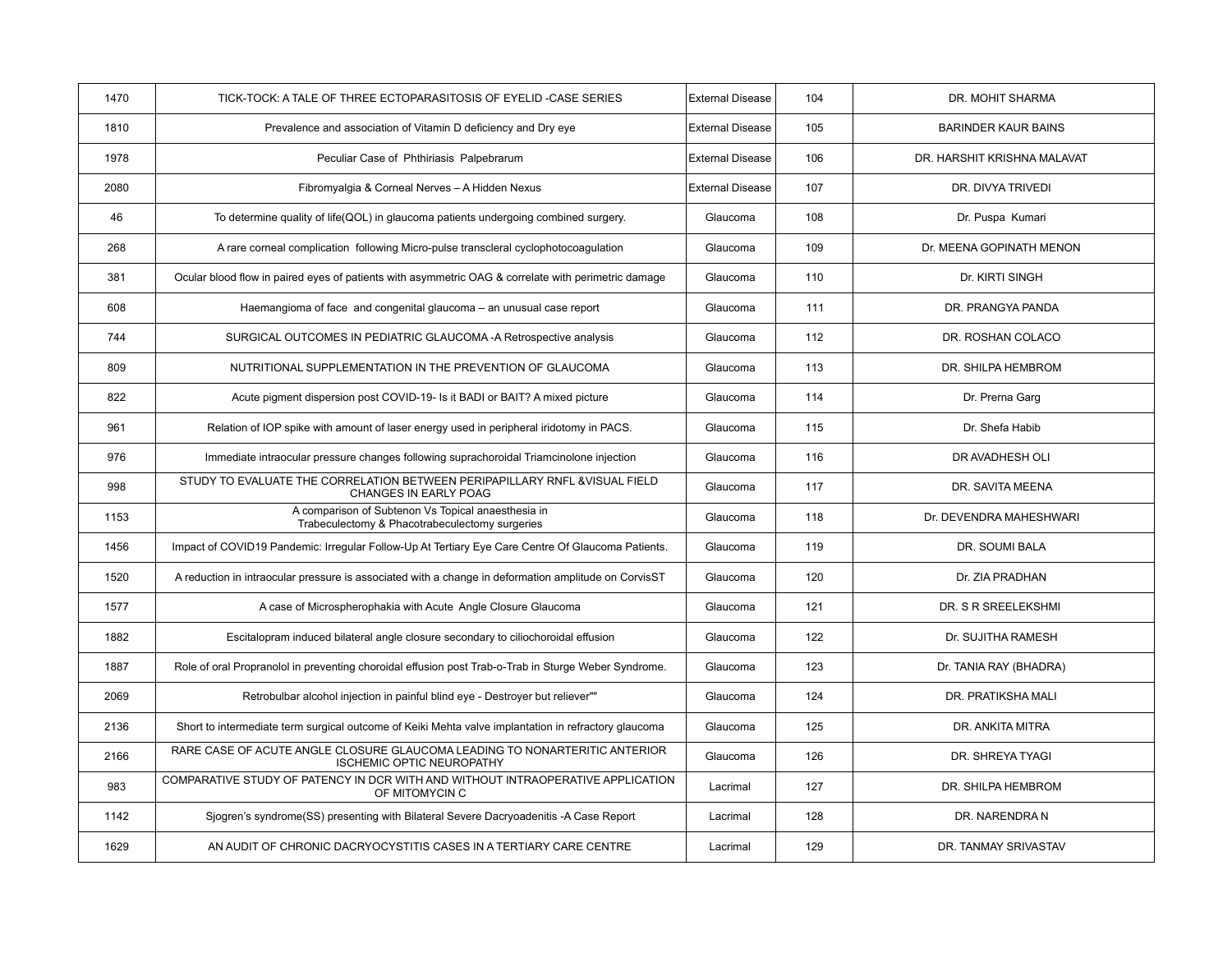| 2093 | Canalicular fibrosis: a successful approach by canalicular trephination with mini monoka stenting    | Lacrimal                     | 130 | DR. JANANEE RAJENDRAN    |
|------|------------------------------------------------------------------------------------------------------|------------------------------|-----|--------------------------|
| 76   | Diagnostic dilemma in a rare complication of pediatric neurosurgery: Orbital compartment syndrome    | Neuro<br>Ophthalmology       | 131 | Dr. POOJA GHALLA         |
| 95   | A RARE CASE OF OPTIC NERVE HEAD DRUSEN                                                               | Neuro<br>Ophthalmology       | 132 | Dr. LOKESH JAIN          |
| 230  | Autosomal dominant optic atrophy, with different penetrance and expression in one family.            | Neuro<br>Ophthalmology       | 133 | Dr.DR. PRAKASH THORY     |
| 308  | Acute bilateral retrobulbar optic neuritis - an atypical sequela of COVID-19                         | Neuro<br>Ophthalmology       | 134 | DR. ANUJEET PAUL         |
| 467  | "TOTAL OPHTHALMOPLEGIA : ONE PRESENTATION MYRIAD CAUSES !! "                                         | Neuro<br>Ophthalmology       | 135 | Dr. Harsha Pagad         |
| 691  | Idiopathic Intracranial hypertension(IIH) in an unsual age group A rare case report                  | Neuro<br>Ophthalmology       | 136 | Dr. VIJAYA JOJO          |
| 859  | Reverse Internuclear Ophthalmoplegia - A Case report                                                 | Neuro<br>Ophthalmology       | 137 | DR. HARSHITA HIRAN       |
| 894  | A rare case of cavernoma presenting as fourth nerve palsy                                            | Neuro<br>Ophthalmology       | 138 | DR. AVANI CHANDRAN       |
| 1144 | A rare case of post covid idiopathic intracranial hypertension (IIH) in a child.                     | Neuro<br>Ophthalmology       | 139 | DR. AKSHATHA P JAVAGAL   |
| 1227 | Rhino Orbital Mucormycosis: The New Mimicker of Neuro-Ophthalmic lesions                             | Neuro<br>Ophthalmology       | 140 | DR. SUNANDA NANDI        |
| 1401 | Retrospective analysis of multiple cranial nerve palsies in tertiary eye care hospital               | Neuro<br>Ophthalmology       | 141 | DR. KIRANDEEP KAUR       |
| 1457 | Subclinical COVID-19 infection related Papilloedema-A Pandemic Surprise!                             | Neuro<br>Ophthalmology       | 142 | DR. RAKSHITA KENE        |
| 1522 | <b>IDIOPATHIC INTRACRANIAL HYPERTENSION ASSOCIATED WITH COVID-19 VACCINE</b>                         | Neuro<br>Ophthalmology       | 143 | Dr.SANJOY CHOWDHURY      |
| 1746 | Rare presentation of Idiopathic Intracranial Hypertension as unilateral altitudinal field defect.    | Neuro<br>Ophthalmology       | 144 | Dr.JAYESH VIRA           |
| 1826 | RISK FACTORS OF NON-ARTERITIC ISCHAEMIC OPTIC NEUROPATHY - CROSS SECTIONAL<br>OBSERVATIONAL STUDY    | Neuro<br>Ophthalmology       | 145 | DR. DEESHA DUTTA         |
| 1881 | RARE CASE OF SYMPTOMATIC RATHKE POUCH CLEFT CYST LEADING TO SEVERE VISUAL LOSS.                      | Neuro<br>Ophthalmology       | 146 | DR. PRASHANT BULCHANDANI |
| 2109 | Segmental stenosis of supraclinoid internal carotid artery with stroke and visual field defects.     | Neuro<br>Ophthalmology       | 147 | Dr.VISHWA B PATEL        |
| 2127 | To present a case of aberrant regeneration of third Cranial nerve following trauma.                  | Neuro<br>Ophthalmology       | 148 | Dr. NEEBHA ANAND         |
| 2257 | A Rare case of Epidermoid Cyst causing Primary Optic Atrophy                                         | Neuro<br>Ophthalmology       | 149 | DR. AVANI CHANDRAN       |
| 2302 | Potential of Pre-perimetric analysis in Pituitary Lesions                                            | Neuro<br>Ophthalmology       | 150 | DR. JYOTI MATALIA        |
| 73   | CLINICAL PROFILE OF A CASE OF RETINAL ASTROCYTOMA PRESENTED I                                        | Ocular Pathology<br>/ Ocular | 151 | DR. NANDINI ASIJA        |
| 110  | OSSN with coexistent MK: Incidence, Clinical features, Microbiological profile and Treatment outcome | Ocular Pathology<br>/ Ocular | 152 | Dr. ANASUA GANGULY       |
| 497  | All investigations point to Melanoma- but is it?                                                     | Ocular Pathology<br>/ Ocular | 153 | DR. SHWETHAS             |
| 647  | Spontaneous regression of presumed ocular surface squamous neoplasia                                 | Ocular Pathology<br>/ Ocular | 154 | Dr. V S Vijitha          |
| 719  | A Rare Case Of Uveal Tract Melanocytoma In A 5 Year Old Child: A Case Report                         | Ocular Pathology<br>/ Ocular | 155 | DR. TANVEER ALAM KHAN    |

Oncology and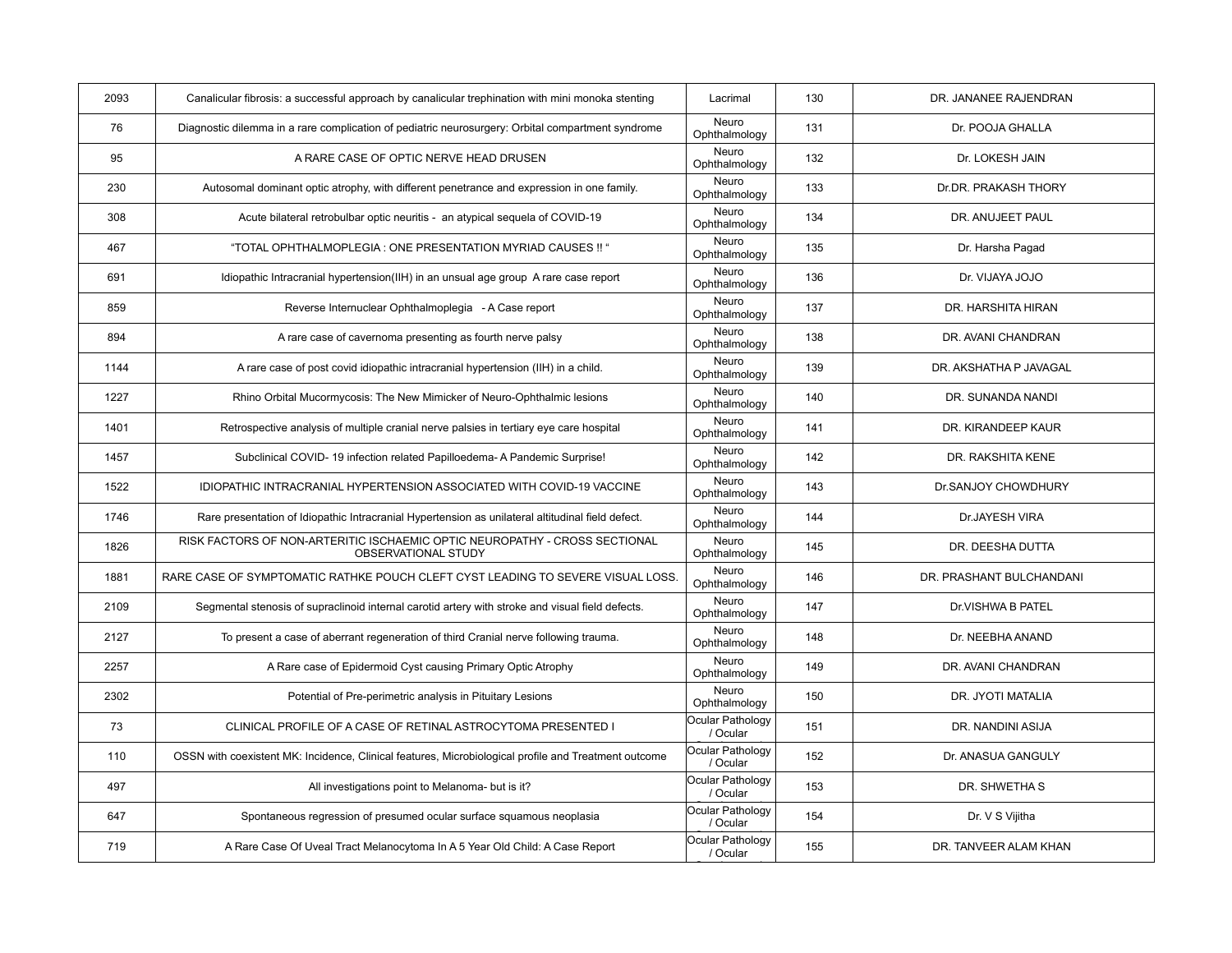| 721  | 'Pull Up and Cut Down Technique' For Optimal Optic Nerve Transection Length During Enucleation           | Ocular Pathology<br>/ Ocular | 156 | Dr. NEIWETE LOMI           |
|------|----------------------------------------------------------------------------------------------------------|------------------------------|-----|----------------------------|
| 757  | clinico-epidemiological study of retinoblastoma in a tertiary care center.                               | Ocular Pathology<br>/ Ocular | 157 | DR. RAJNEE SINHA           |
| 973  | Pagetoid tumor spread in periocular sebaceous gland carcinoma: Comparative analysis in 130 patients      | Ocular Pathology<br>/ Ocular | 158 | Dr. SWATHI KALIKI          |
| 1059 | BILATERAL CHOROIDAL MASS: ARE WE DEALING WITH TUBERCULOSIS ?                                             | Ocular Pathology<br>/ Ocular | 159 | DR. AYANTIKA DAS           |
| 1088 | Asymmetric Bilateral Infiltrative optic neuropathy-A rare presentation of Intraocular lymphoma           | Ocular Pathology<br>/ Ocular | 160 | Dr. venu muralidhar        |
| 1148 | CLINICAL VARIANT IN THREE FAMILIES WITH UNIQUE MUTATION IN RB 1 GENE IN EACH                             | Ocular Pathology<br>/ Ocular | 161 | Dr. PREMA K.V. SUBRAMANIAM |
| 1343 | A rare case report of ocular surface squamous cell carcinoma in an eviscerated eye.                      | Ocular Pathology<br>/ Ocular | 162 | DR. PREETY REKHA DAS       |
| 1361 | Clinical dilemma in a case of elevated corneal lesion !!                                                 | Ocular Pathology<br>/ Ocular | 163 | Dr.Manohar S               |
| 1412 | ORBITAL CAVERNOUS HAEMANGIOMA WITH FROZEN EYE IN JUVENILE CASE                                           | Ocular Pathology<br>/ Ocular | 164 | DR. ABHISHIKTA CHAKRABORTY |
| 1648 | TITLE: Ocular Adnexal Lymphoma lurking behind cellulitis: A great masquerader                            | Ocular Pathology<br>/ Ocular | 165 | Dr. NAMITA KUMARI          |
| 1664 | A rare case of choroidal osteoma                                                                         | Ocular Pathology<br>/ Ocular | 166 | DR. ROHIT KUMAR GUPTA      |
| 1749 | Role of Cryotherapy in the Management of Eyelid Sebaceous Gland Carcinoma: An Experimental Study         | Ocular Pathology<br>/ Ocular | 167 | DR. MD. SHAHID ALAM        |
| 1797 | Ocular surface squamous neoplasia treated with monotherapy of subconjunctival Interferon-alpha2b         | Ocular Pathology<br>/ Ocular | 168 | DR. NAMITA BHORE           |
| 2113 | Unusual presentation of conjunctival myxoma mimicking orbital fat prolapse                               | Ocular Pathology             | 169 | Dr. SUSHMAA.               |
|      |                                                                                                          | / Ocular                     |     |                            |
| 164  | Impact of e-learning & home confinement on myopia progression in children during COVID-19 pandemic       | Optics /<br>Refraction /     | 170 | Dr. AMIT MOHAN             |
| 235  | Prevalence of posterior segment findings in high myopia using SD Optical Coherence Tomography            | Optics /<br>Refraction /     | 171 | Dr. DEEPAK MISHRA          |
| 403  | Predictability Analysis Of SRK-II And A-scan in calculating IOL power For Accurate Lens selection        | Optics /<br>Refraction /     | 172 | Dr.DR. PRASHANSA YADAV     |
| 1794 | IS A BINOCULAR AND MONOCULAR SCREENING DEVICES (PLUSOPTIX) AS EFFECTIVE AS<br>STANDARD AUTOREFRACTOMETER | Optics /<br>Refraction /     | 173 | DR. SAKSHI MAKHLOGA        |
| 2051 | Effect of changes in refractive errors related to spectacle correction in hyperopia                      | Optics /<br>Refraction /     | 174 | DR. AMRITA PRADHAN         |
| 2339 | IMPACT OF PARVOCELLULAR STIMULATION ON DISTANCE VISION                                                   | Optics /<br>Refraction /     | 175 | Dr. DEEKSHA THORAT         |
| 102  | Rhino-orbital Mucormycosis in an immunocompetent patient following P.vivax malaria infection             | Orbit &<br>Oculoplasty       | 176 | Dr. Sonali Prasad          |
| 147  | RECURRENT SPONTANEOUS SUBLUXATION OF THE GLOBE MANAGED WITH ORBITAL<br><b>DECOMPRESSION</b>              | Orbit &<br>Oculoplasty       | 177 | Dr. SONALI V. KUMAR        |
| 266  | A case of mistaken diagnosis of a lif mass                                                               | Orbit &<br>Oculoplasty       | 178 | Dr. VAISHALI LALIT UNE     |
| 409  | Primary caruncular lesions: 20 years experience of a tertiary eye care centre in India                   | Orbit &<br>Oculoplasty       | 179 | DR. SOHAM PAL              |
| 434  | Don't let the age fool you always look inside twice                                                      | Orbit &<br>Oculoplasty       | 180 | Dr. pragya saini           |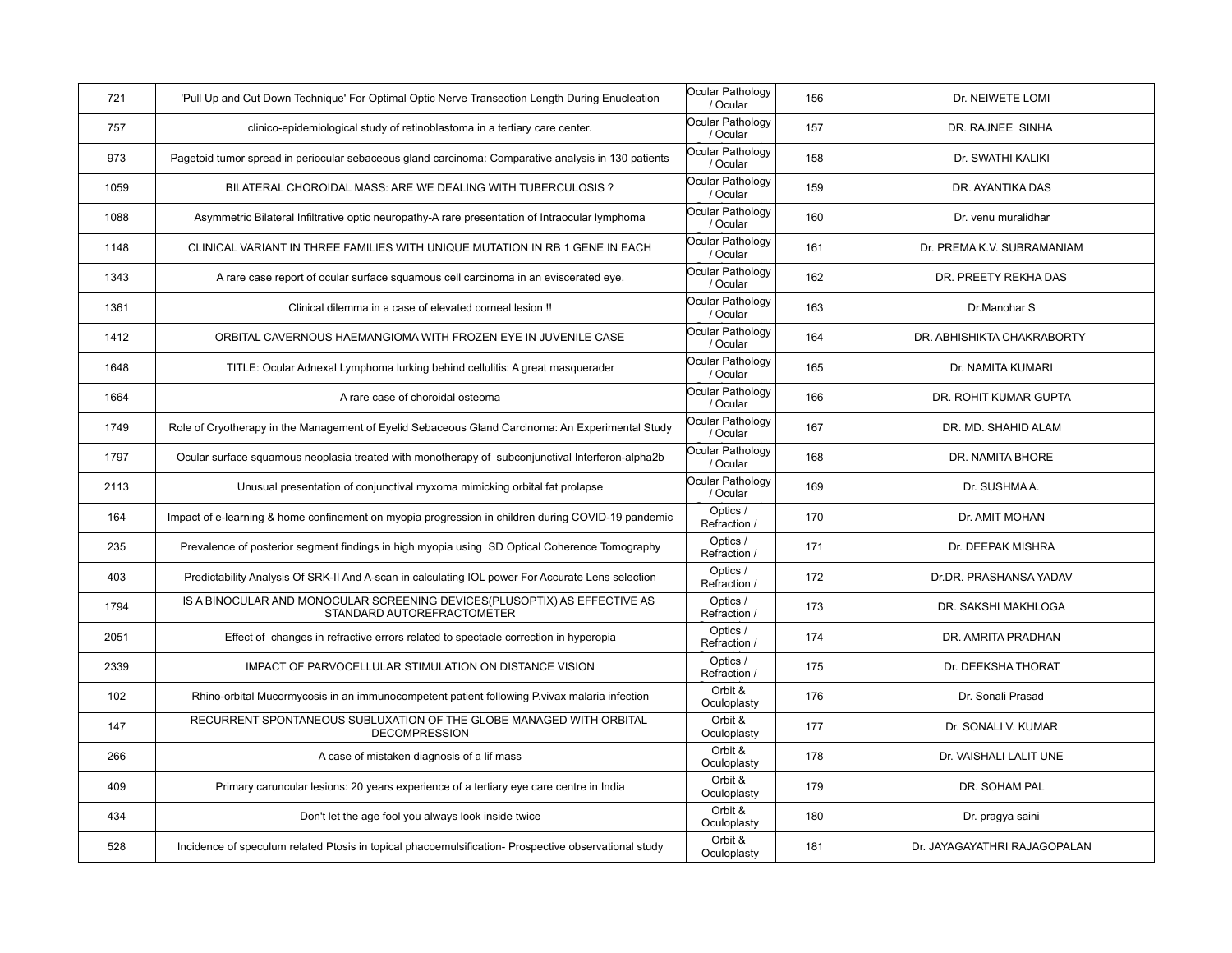| 576  | Dramatic improvement in quality of life activities following blepharoplasty-A case presentation       | Orbit &<br>Oculoplasty | 182 | Dr.HIRANMOYEE DAS                            |
|------|-------------------------------------------------------------------------------------------------------|------------------------|-----|----------------------------------------------|
| 732  | Multidisciplinary approach to rare paediatric orbital malignancies: a case series                     | Orbit &<br>Oculoplasty | 183 | DR. TANMAY GOKHALE                           |
| 851  | Bilateral Panophthalmitis in an Immunocompetent Patient.                                              | Orbit &<br>Oculoplasty | 184 | DR. RASHMI DAVE                              |
| 994  | Management and outcome in an infant with Orbital cellulitis: A case report                            | Orbit &<br>Oculoplasty | 185 | DR. RINCY DEVARAJ                            |
| 1004 | An Atypical Presentation of Orbital Mucormycosis                                                      | Orbit &<br>Oculoplasty | 186 | DR. RIYA ROY MANJOORAN                       |
| 1031 | Case series on ocular infarction syndrome in setting of covid 19 and mucormycosis                     | Orbit &<br>Oculoplasty | 187 | DR. ANKITA BALA                              |
| 1359 | Basosquamous cell carcinoma of the eyelid - series of 5 cases                                         | Orbit &<br>Oculoplasty | 188 | Dr. SONAM AHUJA                              |
| 1541 | EPIDEMIOLOGICAL PROFILE AND VISION RELATED QUALITY OF LIFE IN OCULAR INJURIES DUE<br>TO BLUNT TRAUMA  | Orbit &<br>Oculoplasty | 189 | DR. MEGHA NAIR                               |
| 1656 | Age is Just a Number - Case Series of Adult Onset Capillary Hemangioma                                | Orbit &<br>Oculoplasty | 190 | DR. ROLIKA BANSAL                            |
| 1693 | Unilateral proptosis due to orbital metastasis in a case of ductal breast carcinoma                   | Orbit &<br>Oculoplasty | 191 | DR. SAYANTAN GHOSH                           |
| 1973 | Comprehensive ophthalmic evaluation leading to non-ophthalmic diagnosis                               | Orbit &<br>Oculoplasty | 192 | DR. NAILA AFTAB                              |
| 1990 | Orbital cysticercosis- a challenge to the ophthalmologists                                            | Orbit &<br>Oculoplasty | 193 | DR. ERUM HAYAT                               |
| 2203 | PROSPECTIVE ANALYSIS ON THE DIAGNOSTIC APPROACH AND TREATMENT OUTCOMES OF<br><b>ORBITAL LYMPHOMAS</b> | Orbit &<br>Oculoplasty | 194 | Dr. VIJI RANGARAJAN                          |
| 2242 | Genetically inherited skin disease causing eyelid deformity and visual loss as a complication""       | Orbit &<br>Oculoplasty | 195 | Dr. Ansu Ann John                            |
| 325  | Incidence of ROP between tribal and non-tribal babies of Jharkhand admitted at Tertiary care centre.  | Pediatric              | 196 | Dr.ABHISHEK KUMAR SINHA                      |
| 416  | BILATERAL CENTRAL RETINAL ARTERY OCCLUSION IN A CHILD DUE TO<br>HYPERHOMOCYSTEINEMIA AND HYPERTENSION | Pediatric              | 197 | DR. NINAN P. JACOB                           |
| 429  | ATYPICAL AXENFELD ANOMALY: A CASE REPORT                                                              | Pediatric              | 198 | DR. MITALI MANGOLI                           |
| 469  | A rare presentation of Pseudo-brown syndrome in orbital cysticercosis                                 | Pediatric              | 199 | Dr. LINDA MARIA GENOVEVA DE PIEDADE SEQUEIRA |
| 835  | A RETROSPECTIVE ANALYSIS OF THE OUTCOMES OF VARIOUS MODALITIES OF PEDIATRIC<br>CATARACT SURGERY.      | Pediatric              | 200 | DR. SANJITA MISHRA                           |
| 879  | The pattern of visual impairment in spectrum of Hypoxic Ischemic Encephalopathy (HIE)                 | Pediatric              | 201 | Dr. SWATI PHULJHELE                          |
| 914  | Ocular manifestations in children with hydrocephalus                                                  | Pediatric              | 202 | DR. LIZBETH RENNY                            |
| 1447 | A rare case of congenital Herpes Zoster ophthalmicus.                                                 | Pediatric              | 203 | DR. FAUZIA ARA                               |
| 1584 | Sturge Weber Syndrome- A Rare Case Report.                                                            | Pediatric              | 204 | DR. BIDISHA PANJJYOK                         |
| 1599 | AN UNUSUAL TALE OF BRITTLE CORNEA SYNDROME IN THREE SIBLINGS                                          | Pediatric              | 205 | DR. HIRIKA GOSALIA                           |
| 1600 | Clinical profile and visual outcome of congenital aniridia patients in a tertiary eye care hospital   | Pediatric              | 206 | Dr.DEBAHUTI MIDYA                            |
| 1831 | Visual Outcome with Part-time Occlusion in Different age groups and Types of Anisometropic Amblyopia  | Pediatric              | 207 | Dr. RISHIKESH MAYEE                          |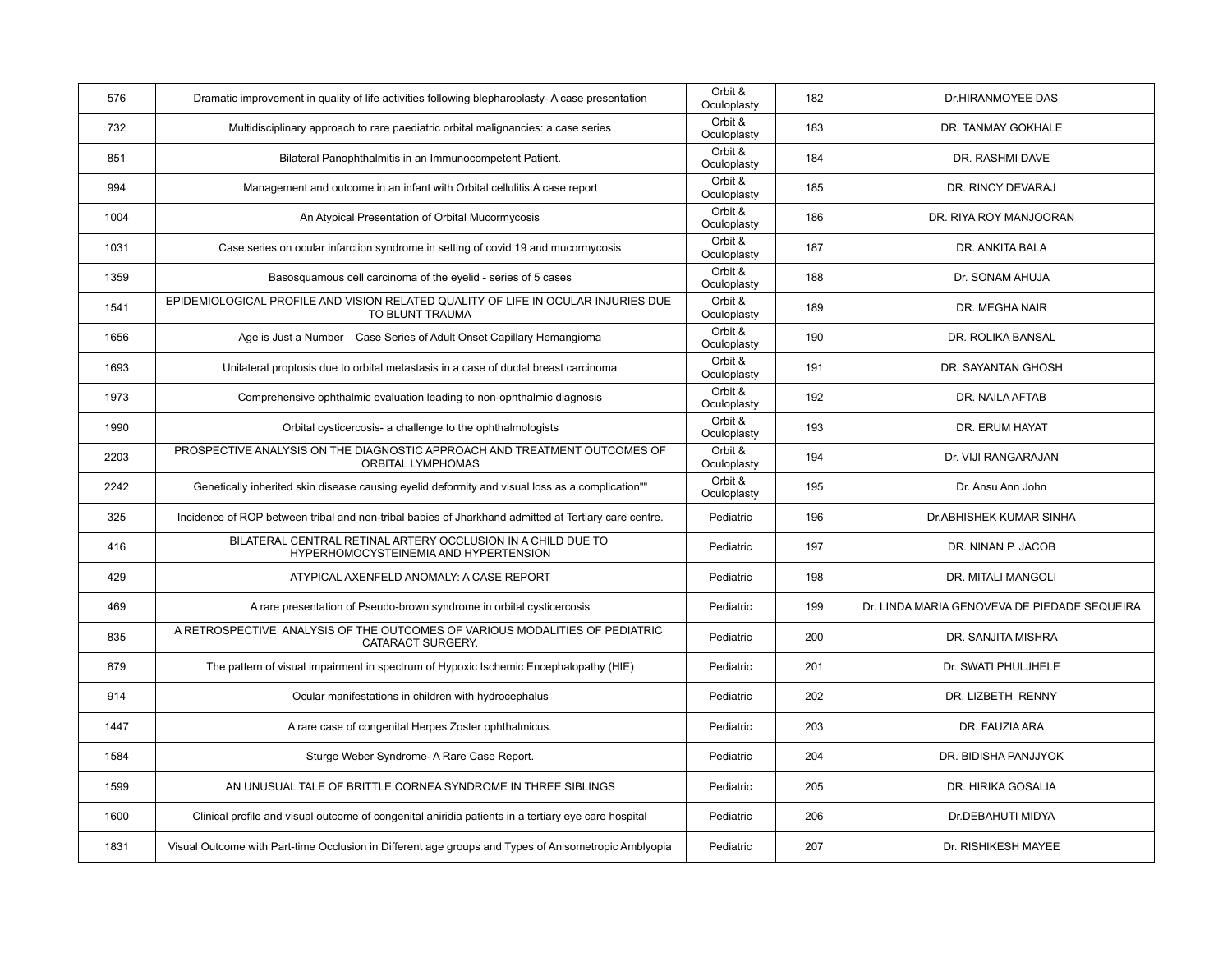| 1967 | Waardenburg Syndrome type 1– A rare Case report                                                         | Pediatric             | 208 | DR. RAKSHIT AGRAWAL       |
|------|---------------------------------------------------------------------------------------------------------|-----------------------|-----|---------------------------|
| 1972 | Descriptive study on early retinal changes seen in babies with small for gestational age (SGA)          | Pediatric             | 209 | Dr. DEBOLINA DEB          |
| 2107 | Quantitative analysis of pediatric cataracts using optical coherence tomography                         | Pediatric             | 210 | Dr. SAVLEEN KAUR          |
| 2221 | OPHTHALMIC ASSOCIATIONS OF SYNDROMES - A CASE SERIES BASED CLASSIFICATION!                              | Pediatric             | 211 | Dr. Sumitha Muthu         |
| 2222 | Straatsma syndrome - Tackled in Time!                                                                   | Pediatric             | 212 | Dr. Marushka Aguiar       |
| 2272 | Ocular Venous Air Embolism during Vitrectomy for Stage 5 Retinopathy of Prematurity                     | Pediatric             | 213 | Dr. SIMAR RAJAN SINGH     |
| 935  | COLLAGEN STRUCTURE IN DIFFERENT FORMS OF POST-LASIK ECTASIA                                             | Refractive<br>Surgery | 214 | Dr. SAVITRI KUMARI        |
| 1327 | Role of photorefractive and phototherapeutic keratectomy in treating corneal dystrophies                | Refractive<br>Surgery | 215 | Dr. UMA SRIDHAR           |
| 1454 | Comparison of manual measurement of horizontal white to white diameter with that of 4 instruments.      | Refractive<br>Surgery | 216 | DR. IPSITA KONAR          |
| 1557 | Outcomes after alcohol assisted vs excimer laser assisted epithelial removal PRK                        | Refractive<br>Surgery | 217 | DR. VANDANA MAGANTY       |
| 1787 | SINGLE PREMIUM AND DOUBLE INSURANCE-LASIK PROCEDURE                                                     | Refractive<br>Surgery | 218 | DR. ASHWINI KORANNE       |
| 20   | Anterior segment optical coherence tomography in strabismus: The third eye of a surgeon                 | Squint                | 219 | DR. AMAR PUJARI           |
| 130  | Inferior Oblique palsy with a twist – Managing the paradoxical 'V' pattern                              | Squint                | 220 | Dr. Smita Kapoor          |
| 821  | Comparison of efficacy of Binocular iPad Game and Patching for Treatment of Amblyopia in Children       | Squint                | 221 | DR. SHUBHAM HARSH         |
| 1120 | Title: Long term surgical results and factors affecting alignment in sensory strabismus                 | Squint                | 222 | DR.NITHYA R.              |
| 1635 | Clinical Presentation of Acute Non-Accommodative Esotropia in South Indian Paediatric Population        | Squint                | 223 | DR. MAHIMA BANKAR         |
| 1668 | A case of myopic strabismus fixus with retinal detachment presented with Lens induced glaucoma.         | Squint                | 224 | Dr. PUJA HINGORANI - BANG |
| 1877 | Scavenging role of ASOCT in post-traumatic muscle slippage                                              | Squint                | 225 | DR. ASMITA MAHAJAN        |
| 1948 | A STUDY ON THE PERCEPTION OF PARENTS ON CHILDHOOD STRABISMUS AND IT'S<br>PSYCHOSOCIAL ASPECTS           | Squint                | 226 | DR. MEGHANA JATTEPALLE    |
| 2216 | Smartphone and Esotropia: The Lockdown Aftermath                                                        | Squint                | 227 | Dr. Priyarthi Pradhan     |
| 2285 | Profile of infantile strabismus at a tertiary eye care centre in India                                  | Squint                | 228 | Dr. Mariya Doctor         |
| 19   | Decoding Post Traumatic Transient Myopia - Multimodal imaging to the rescue                             | Trauma                | 229 | DR.SRIRAM SIMAKURTHY      |
| 141  | HIT AND RUN - AN ACCIDENT WITH OVD CANNULA                                                              | Trauma                | 230 | DR. SNEHA JAIN            |
| 245  | Accidental Impacted nonmetallic foreign body in the orbit in children: A case series                    | Trauma                | 231 | DR. ANWESHA MAITRA        |
| 251  | A RARE CASE OF BLUNT TRAUMA CAUSING CYCLODIALYSIS WITH DISLOCATION OF LENS IN<br>ANTERIOR CHAMBER ANGLE | Trauma                | 232 | DR. BANKA MEGHA AJAY      |
| 320  | Clinical profile and visual outcome of traumatic cataract during covid 19                               | Trauma                | 233 | DR. ANUPAMA SHARMA        |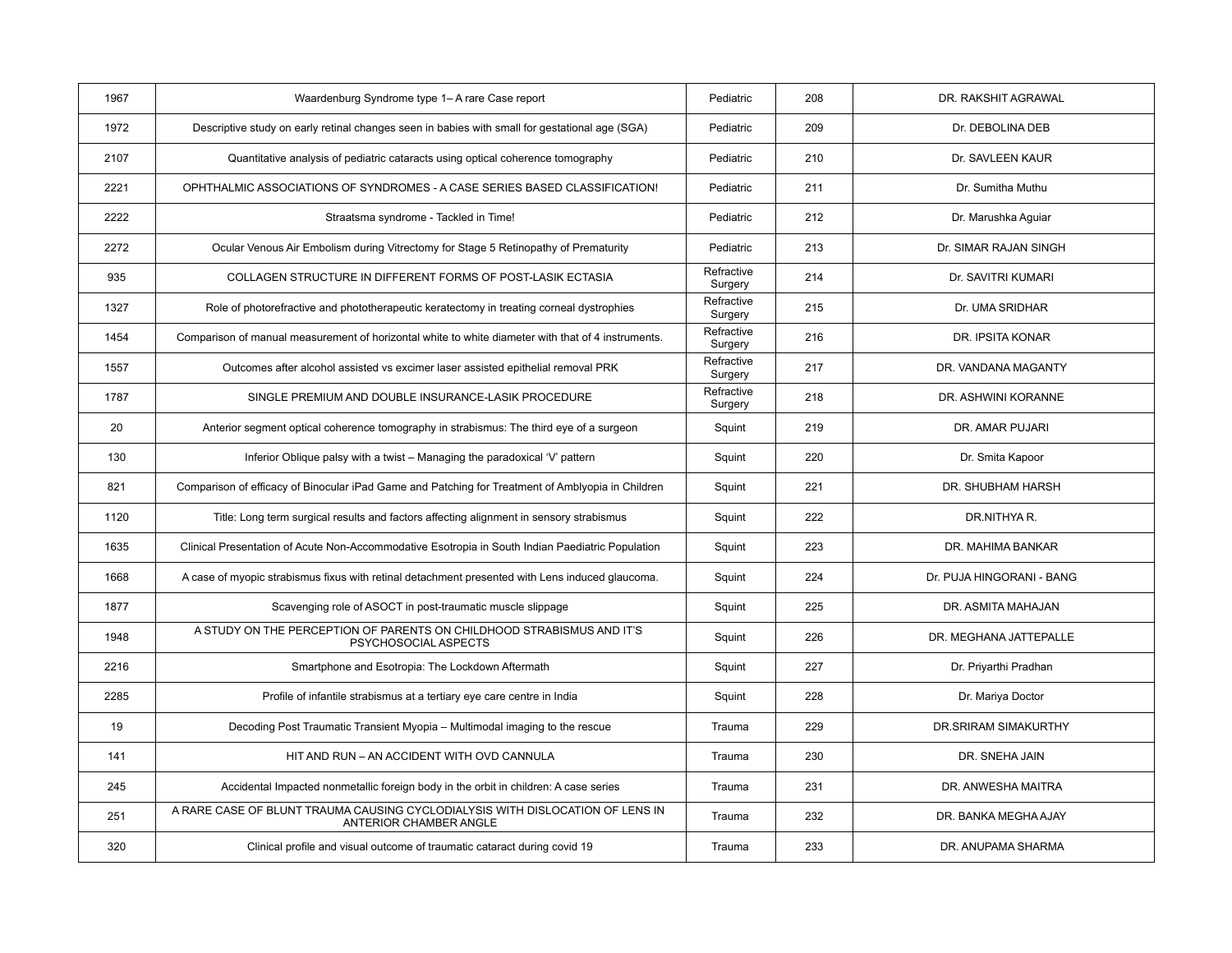| 386  | Case of Carotid Cavernous Fistula : A unique approach                                                  | Trauma | 234 | DR. DHRUV GOYAL              |
|------|--------------------------------------------------------------------------------------------------------|--------|-----|------------------------------|
| 456  | Post Traumatic Endophthalmitis-Treatment and Outcome profile at a rural eye hospital                   | Trauma | 235 | Dr. NAVONIL SAU              |
| 472  | Incidence and prognostic factors for visual outcome in Traumatic Cataract after cataract surgery.      | Trauma | 236 | Dr. SAROJINI MURMU           |
| 519  | Secondary traumatic choroidal neovascularisation (CNV) post pterygium surgery                          | Trauma | 237 | DR SOURAV SANTRA             |
| 676  | Intraocular cilia related severe inflammation masquerading as endophthalmitis                          | Trauma | 238 | Dr. MANAVI DEOKRISHNA SINDAL |
| 677  | A Surgical Enigma: An unusual case of a periorbital wooden foreign body                                | Trauma | 239 | DR. NISCHALA B               |
| 760  | PENETRATING ORBITAL TRAUMA WITH CONTRALATERAL OPTIC NERVE TRANSECTION IN A<br>COVID-19 +VE PATIENT     | Trauma | 240 | DR. SHWETA RANJIV DEV        |
| 800  | Choroidal coloboma with internal limiting membrane folds. A rare association                           | Trauma | 241 | Dr. RAJWINDER KAUR BHATTAL   |
| 841  | LARGE INTRAORBITAL WOODEN FOREIGN BODY EXTENDING TO OPPOSITE MAXILA SPARING<br><b>VITAL STRUCTURES</b> | Trauma | 242 | Dr. SANTOSH MAHAPATRA        |
| 1057 | A PROFILE OF OCULAR TRAUMA IN PATIENTS ATTENDING<br>TERTIARY CARE HOSPITAL, NORTH KARNATAKA            | Trauma | 243 | DR. PIYUSHI SAO              |
| 1197 | TRAMAUTIC GLOBE RUPTURE DUE TO NON USAGE OF PROTECTIVE EQUIPMENT IN ROAD<br><b>TRAFFIC ACCIDENT</b>    | Trauma | 244 | DR. ANKITA KULKARNI          |
| 1365 | EVALUATION OF OCULAR TRAUMA IN PEDIATRIC AGE GROUP AT TERTIARY CARE CENTRE                             | Trauma | 245 | DR. KINJAL PORWAL            |
| 1905 | STUDY OF AGRICULTURE RELATED CORNEAL INJURIES: A retrospective study                                   | Trauma | 246 | DR. SHIVANGI SINGH           |
| 2103 | Ocular trauma caused by firecrackers in festival of lights during 2014 to 2019 in tertiary hospital    | Trauma | 247 | DR. NILANJAN CHOWDHURY       |
| 2181 | Visual outcomes of Combined or Staged surgical procedure post Cornea Tear Repair                       | Trauma | 248 | DR. YASH GALA                |
| 14   | Retinal vasculitis as a presenting sign of CLIPPERS Disease- first ever reported.                      | Uvea   | 249 | <b>DR.RICHA KAMAL</b>        |
| 74   | Acute zonal occult outer retinopathy (AZOOR) - Largest series from south India.                        | Uvea   | 250 | DR.GAZAL PATNAIK             |
| 238  | Association of vitamin D deficiency in patients with non infectious anterior uveitis.                  | Uvea   | 251 | Dr. Payal Mukherji           |
| 261  | Kyrieleis like plaques- atypical presentation of ocular Behcet's disease                               | Uvea   | 252 | DR. ROHIT BHANOT             |
| 289  | A rare case of toxoplasma retinochoroiditis masquerading as an isolated full thickness macular hole    | Uvea   | 253 | DR. HEMA V.K                 |
| 340  | IRIS HEMARTOMAS IN von Recklinghausen disease- A CASE REPORT                                           | Uvea   | 254 | DR. PRITI YADAV              |
| 795  | Asymmetric and Incomplete Vogt Koyanagi-Harada Syndrome: Patient's Perceptive Dilemma                  | Uvea   | 255 | DR. PRIYANKA GANDHI          |
| 842  | Drug Induced Uveitis - A Case Report                                                                   | Uvea   | 256 | Dr. NEELAM SADHWANI          |
| 1273 | A case of tubercular choroidal abscess in Acute Placoid Multifocal Posterior Pigment Epitheliopathy    | Uvea   | 257 | DR. HARSHITA NAHATA          |
| 1299 | Double Trouble - A case series of Concurrent HLA-B27 associated Uveitis and Tuberculous Uveitis        | Uvea   | 258 | DR. AASHNA DOSHI             |
| 1402 | Sequelae of immune retinitis                                                                           | Uvea   | 259 | Dr. THIRUMALESH M. B.        |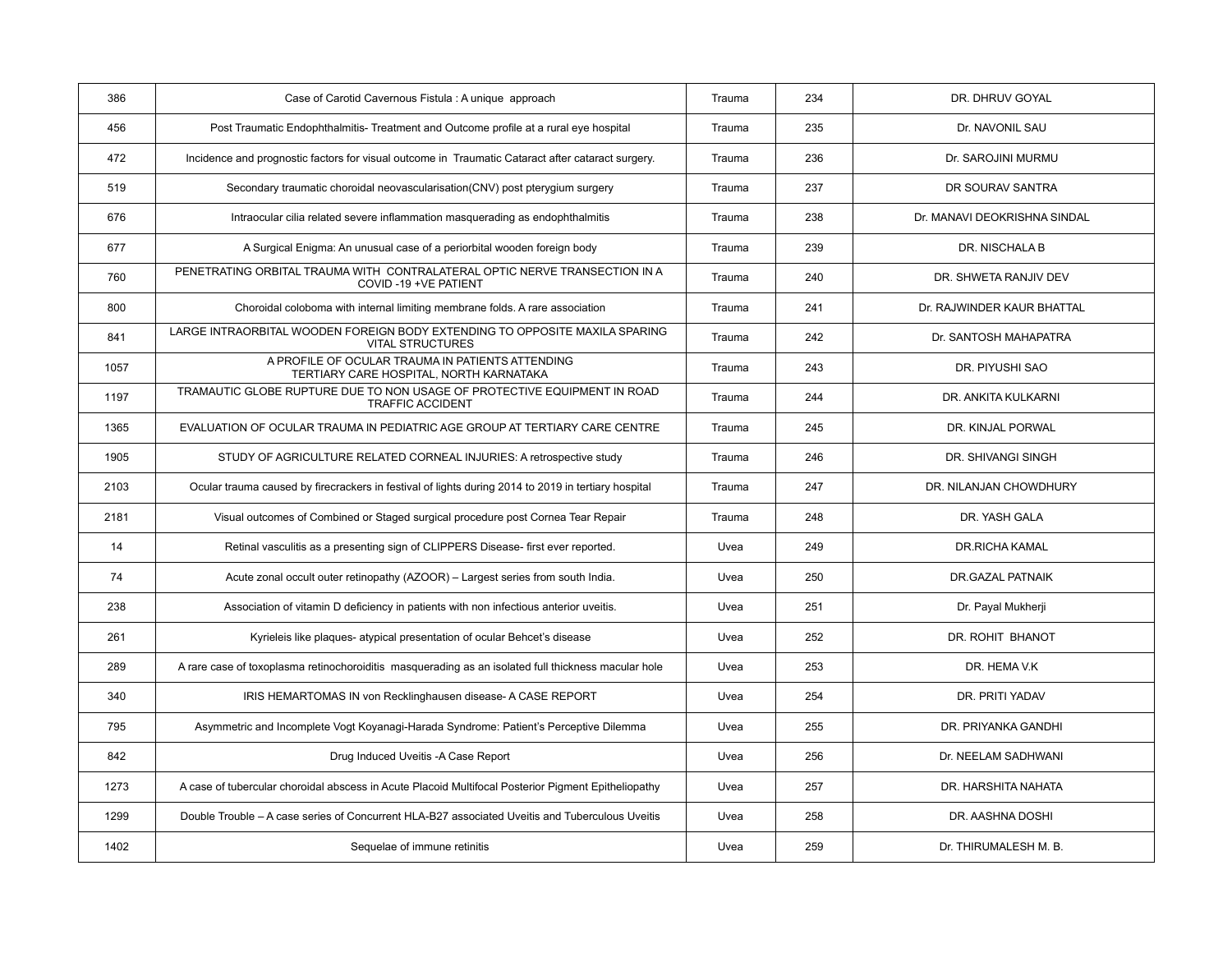| 1452 | Uveal effusion syndrome in a patient with short stature                                                 | Uvea                                     | 260 | DR. ARKAPRAVA PRADHAN   |
|------|---------------------------------------------------------------------------------------------------------|------------------------------------------|-----|-------------------------|
| 1556 | Role of multicolour imaging in post-fever retinitis involving posterior pole                            | Uvea                                     | 261 | Dr. RAMESH VENKATESH    |
| 1566 | Posterior scleritis and its various presentations- a cause for diagnostic confusion                     | Uvea                                     | 262 | DR. DEEPIKA MAKAM       |
| 1713 | SD & EDI-OCT Combo- To assess changes in uveitic chorioretinal pathologies before & after treatment     | Uvea                                     | 263 | Dr. NIKHIL JAIN         |
| 1906 | Congenital Aniridia - Family connect                                                                    | Uvea                                     | 264 | DR. SWATI CHANDRAVANSHI |
| 2147 | JAK-2 inhibitors in ocular inflammations                                                                | Uvea                                     | 265 | DR. AYUSHI MOHAPATRA    |
| 2241 | A rare case of ocular brucellosis                                                                       | Uvea                                     | 266 | Dr. K.S.KUMAR           |
| 2298 | Pan uveitis following fall of caterpillar hair in the eye- A rare case of ophthalmia nodosum            | Uvea                                     | 267 | Dr. RADHIKA THUNDIKANDY |
| 2309 | Can morphology of vitreous cells give a clue to the diagnosis???                                        | Uvea                                     | 268 | DR. APEKSHA V SHETTIGAR |
| 148  | Evaluation of retinal functional changes after macular hole surgery using<br>heavy brilliant blue G dye | Vitreo Retinal<br><b>Diseases</b>        | 269 | Dr. ANIRBAN CHAKRABARTI |
| 477  | Posterior vitreous detachment-study of prevalence, symptoms and risk factors for retinal tears          | Vitreo Retinal<br><b>Diseases</b>        | 270 | Dr. Monika Dahiya       |
| 538  | "ILM Peeling"- searching hope in ERM associated Ectopic Fovea                                           | Vitreo Retinal<br><b>Diseases</b>        | 271 | Dr. KRISHNENDU NANDI    |
| 557  | Bilateral retinal vein occlusion- unusual initial presentation of Acute Myeloid Leukemia                | <b>Vitreo Retinal</b><br><b>Diseases</b> | 272 | Dr.PUSHPENDRA JAKHAR    |
| 623  | Clinical profile and outcomes of infants with exudative retinal detachment in ROP                       | <b>Vitreo Retinal</b><br><b>Diseases</b> | 273 | Dr. KOMAL AGARWAL       |
| 769  | COVID 19 AND RETINA: SCOURGE OF COVID AND ITS RETINAL COMPLICATIONS                                     | <b>Vitreo Retinal</b><br><b>Diseases</b> | 274 | DR. YUSRA ASAD          |
| 880  | Post-fever retinitis - An overlooked conundrum                                                          | Vitreo Retinal<br><b>Diseases</b>        | 275 | DR. MEHAK SETHI         |
| 1178 | ONION PEEL SIGN CAN MAKE A CLINICIAN CRY                                                                | Vitreo Retinal<br><b>Diseases</b>        | 276 | Dr. Mitali Jhamb        |
| 1303 | Clinical profile and Management Outcomes of Submacular Hemorrhage                                       | Vitreo Retinal<br><b>Diseases</b>        | 277 | Dr. KSHITIZ KUMAR       |
| 1421 | Intravitreal air injection to prevent post operative hypotony in Pars plana vitrectomy with SFIOL       | <b>Vitreo Retinal</b><br><b>Diseases</b> | 278 | Dr. Aaditi Anilkumar    |
| 1424 | EFFICACY OF DIODE VS ND-YAG LASER PHOTOCOAGULATION TREATMENT IN RETINOPATHY OF<br>PREMATURITY(ROP)      | Vitreo Retinal<br><b>Diseases</b>        | 279 | DR. SAHANA K R          |
| 1574 | Evaluate presentation, management & outcome of inadvertent globe perforation during local anesthesia    | Vitreo Retinal<br><b>Diseases</b>        | 280 | Dr. PIYUSH KOHLI        |
| 1605 | Factors affecting response of first dose bevacizumab in retinal vein occlusion induced macular edema    | <b>Vitreo Retinal</b><br><b>Diseases</b> | 281 | DR. SHIVRAJ TAGARE      |
| 1778 | COMPARATIVE STUDY OF VISUAL OUTCOMES AFTER VITRECTOMY FOR NUCLEUS DROP DUE TO<br>VARIOUS AETIOLOGIES    | <b>Vitreo Retinal</b><br><b>Diseases</b> | 282 | DR. RUPALI BARNWAL      |
| 1843 | Chronic Rhegmatogenous Retinal Detachment with Posterior PVR managed with Scleral Buckle Procedure.     | <b>Vitreo Retinal</b><br><b>Diseases</b> | 283 | Dr. PRADEEP TEKADE      |
| 1980 | Fungal Endogenous Endophthalmitis following Covishield Vaccination                                      | Vitreo Retinal<br><b>Diseases</b>        | 284 | Dr. UDAY TEKCHANDANI    |
| 2026 | Ocular manifestations sprouting under the canopy of acute lymphoblastic leukemia.                       | Vitreo Retinal<br><b>Diseases</b>        | 285 | DR. ESHA SHAH           |